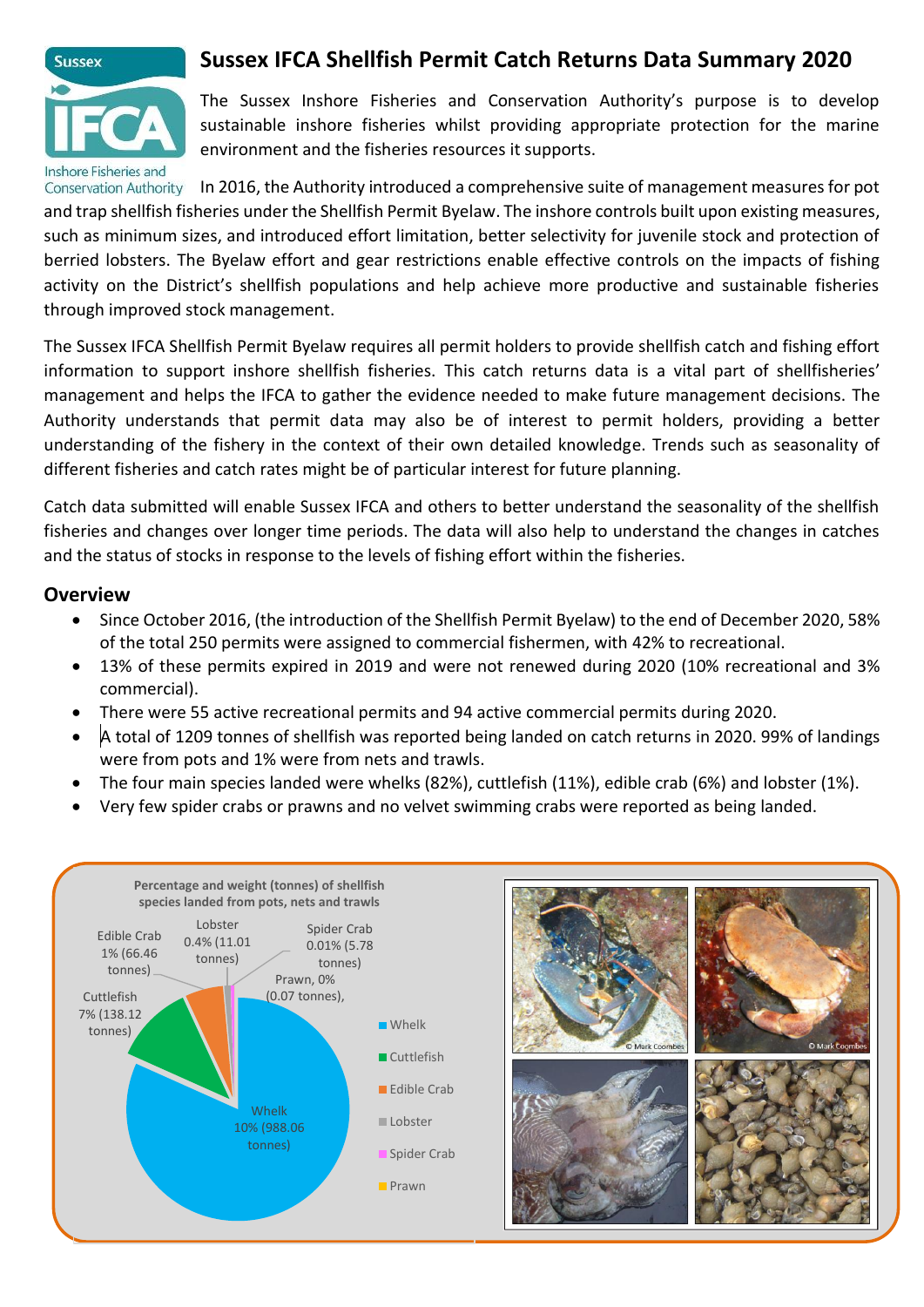# **Spatial variation**

## **Total landings**

- Lobster and edible crab landings were greatest in 30E9West and whelk and cuttlefish landings were greatest in 30F0West.
- Landings were lowest for all shellfish species in 30F0East. Almost no (<0.01 tonnes) lobster or edible crab were landed in 30F0East.

#### **Landings per unit effort**

- The weight of each targeted species per pot, or landings per unit effort (LPUE), was calculated by dividing the total weight of each species by the number of pots hauled used to target that species.
- Lobster LPUE was greatest in 30F0East. Whelk LPUE was greatest in 30F0West. Edible crab and cuttlefish LPUE was greatest in 30E9West.
- Lobster LPUE was lowest in 30E9West and edible crab in 30F0West (excluding 30F0East). Whelk and cuttlefish LPUE was lowest in 30E9East.

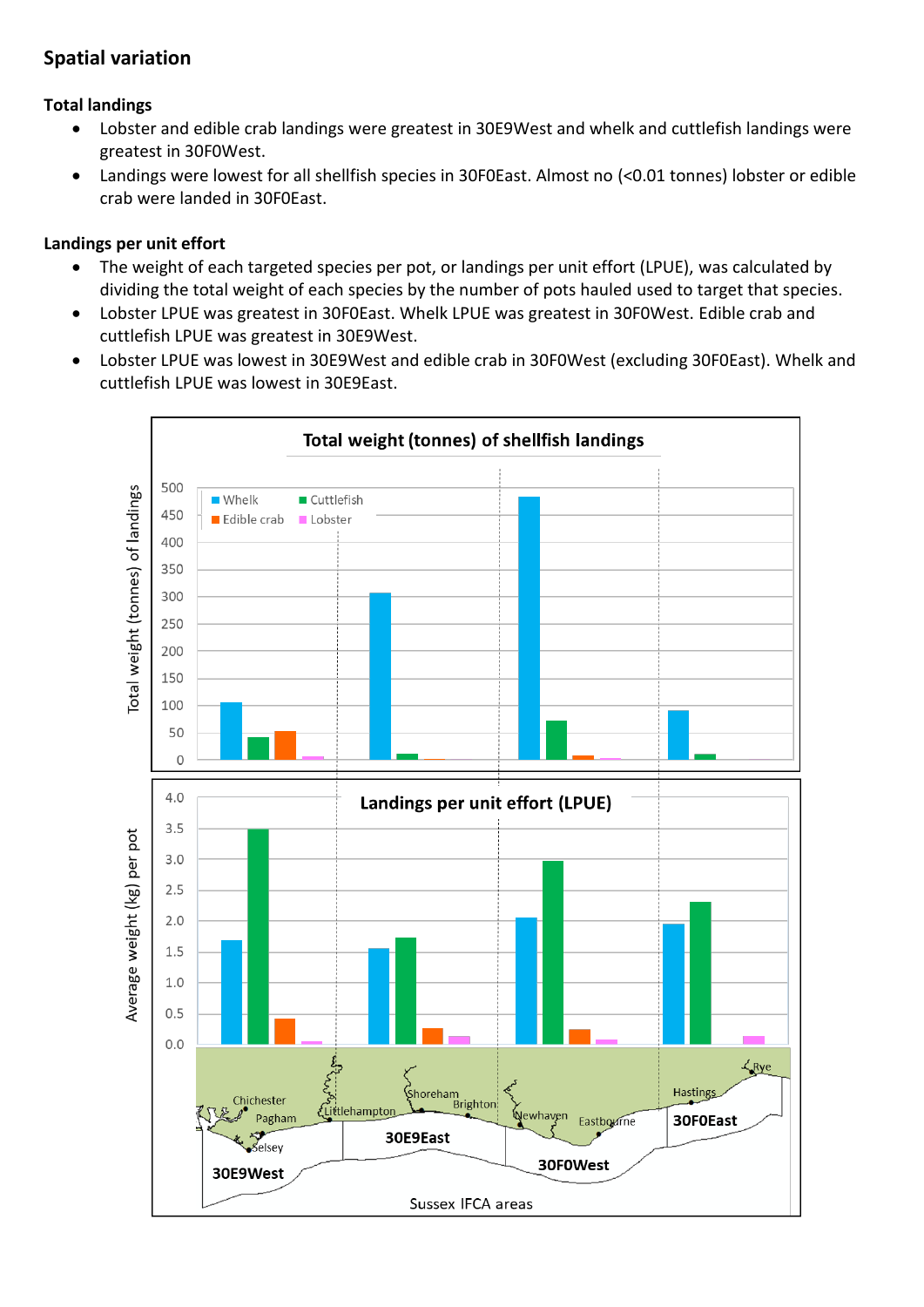# **Seasonality**

- Lobster landings were highest in the summer and lowest in the winter months.
- Edible crab landings were highest in June and July and lowest over winter.
- Whelk landings were highest during January, March and April, with 26% landed in April. Whelk landings were decreasing throughout the summer and were lowest in September and October. The rise in sea temperatures causes the whelks to move to deeper, cooler waters.
- The cuttlefish season is primarily between April and June, coinciding with seasonal migrations into the shallower coastal waters to breed. 48% of cuttlefish landings were in April.

300  $2.5$ Lobster Whelk 250  $\overline{2}$ 200  $1.5$ 150 Total weight (tonnes) of landings  $\mathbf{1}$  $100$  $0.5$ 50  $\epsilon$  $\sqrt{2}$  $70$ 14 **Edible Crab Cuttlefish**  $12$ 60  $10$ 50  $40$ Ş.  $30$  $\epsilon$  $20$  $\angle$  $10$  $\overline{z}$  $\Omega$  $\overline{0}$ 18, 18, 199, 199, 199, 191, 19, 19, 88, 00, 190, 06, Aug Sep Feb Apr Jun  $\equiv$ **Oct** Nov Dec Jan Mar Via

Annual variation in landings for lobster, edible crab, whelk and cuttlefish

Month